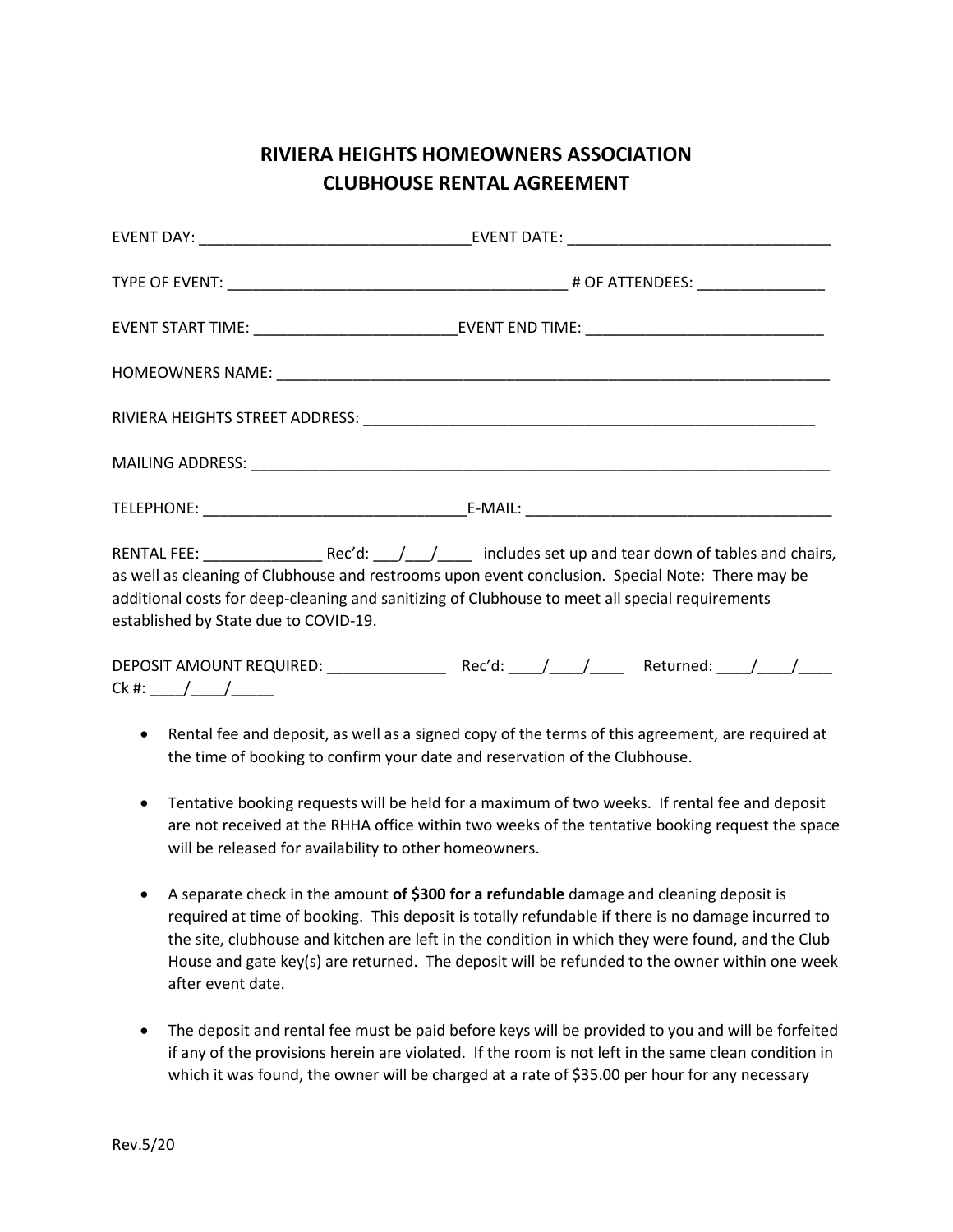cleanup, which will be deducted from the deposit amount. Costs for any damages to RHHA Club House or property will be billed separately to the homeowner.

- Indemnification/Hold Association Harmless: The undersigned, in consideration of being allowed to use the Clubhouse and related facilities, agrees to provide liability insurance protection during term of use of not less than (\$300,000.00) indemnify and hold harmless the Homeowners
- Association, its directors, officers, and members, and their successors and assigns, employees, etc., from any damages sustained as a result of claims, demands, costs, or judgements arising from use of the clubhouse and related facilities. This waiver of claims and indemnification provisions relate to any and all persons who are on the premises during the party and any accidents or incidents that result in claims against the Homeowners Association as a result of the party behaviors and actions**. Proof of "insurance rider is to be provided to the RHHA office at least two weeks prior to event date or space will be released.**
- Please provide table and chair set up requirements at least two weeks prior to event. If the clubhouse is not rented for another event within one week of your event date, you may set up and decorate the day before your scheduled event date at no additional charge. Please contact the RHHA office to check availability.
- All trash is to be removed from Clubhouse by renter at conclusion of event. There are appropriate trash and recycling containers located in the kitchen. A large garbage bin is located at end of parking lot for all trash bags.
- All decoration and signage are to be removed from Clubhouse and parking area at conclusion of event. Please – no tape, push pins, tacks or nails are to be used on Clubhouse walls or woodwork as these can create potential damage to the facility.
- It is the responsibility of the homeowner renting the Clubhouse to turn off the heaters and lights and return the Clubhouse key to the office drop box upon conclusion of event.
- The RHHA Clubhouse is available for gatherings and events sponsored and attended by RHHA property owners (and their invited guests). The owner booking the event must be in attendance at the event. Homeowners' are not allowed to rent out the RHHA facilities to other parties.
- Clubhouse rental **does not include barbeque area or pool usage**.
- The Clubhouse is not available for commercial activities, such as pop-up parties open to the public.
- No alcohol is allowed to be sold at the Clubhouse or on RHHA grounds.
- Alcohol is allowed during your event, should you wish to provide this for your guests at no charge. No alcohol may be provided to minors. The undersigned accepts all liability and the